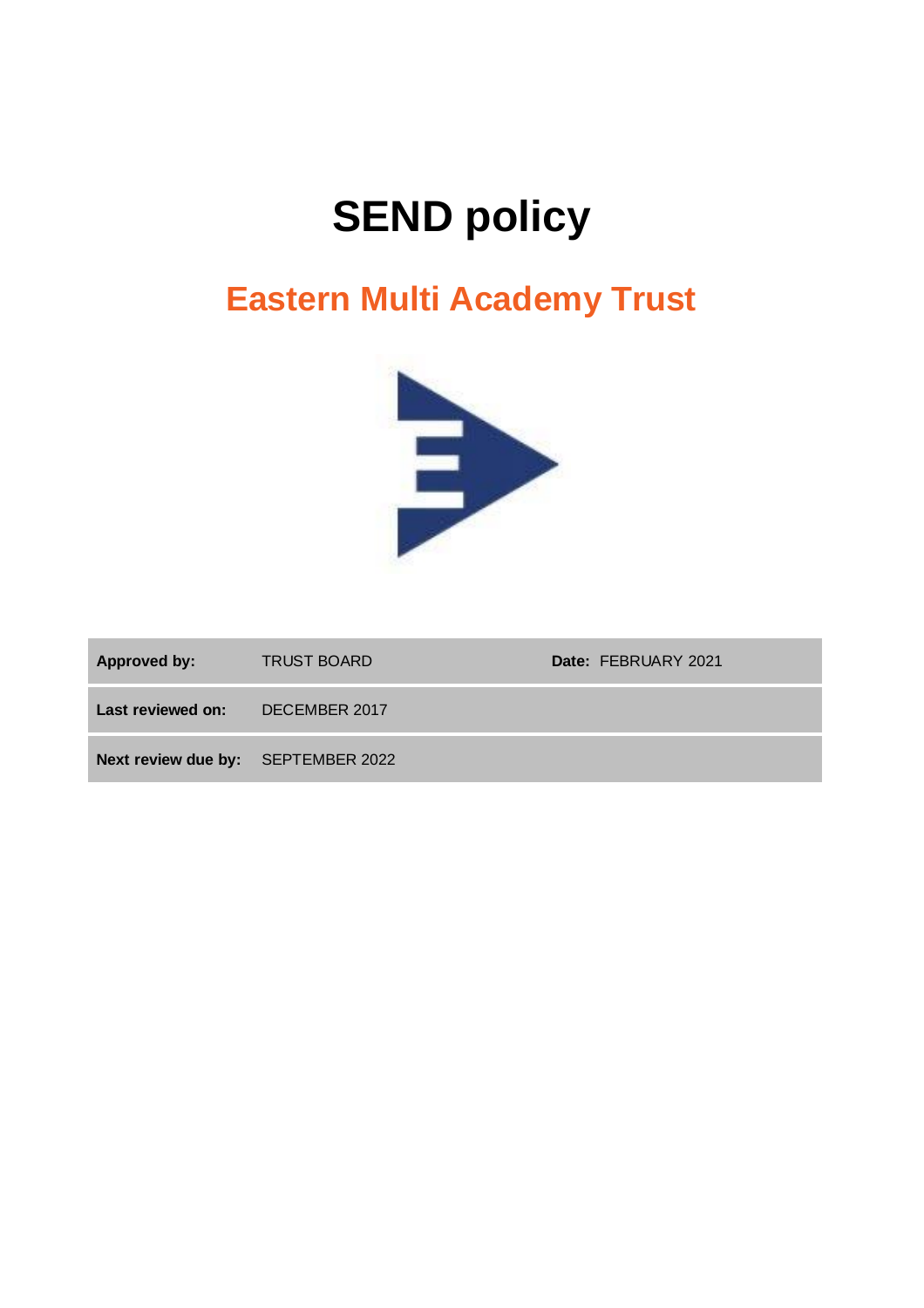# *Contents*

- 1. Introduction
- 2. Basic principles
- 3. Legal framework
- 4. Scope of the policy
- 5. Philosophy<br>6. Statement
- Statement of principles and values
- 7. SEND objectives of the Trust
- 8. Implementation of objectives
- 9. Four areas of SEND
- 10. Appendix: Local Information Report checklist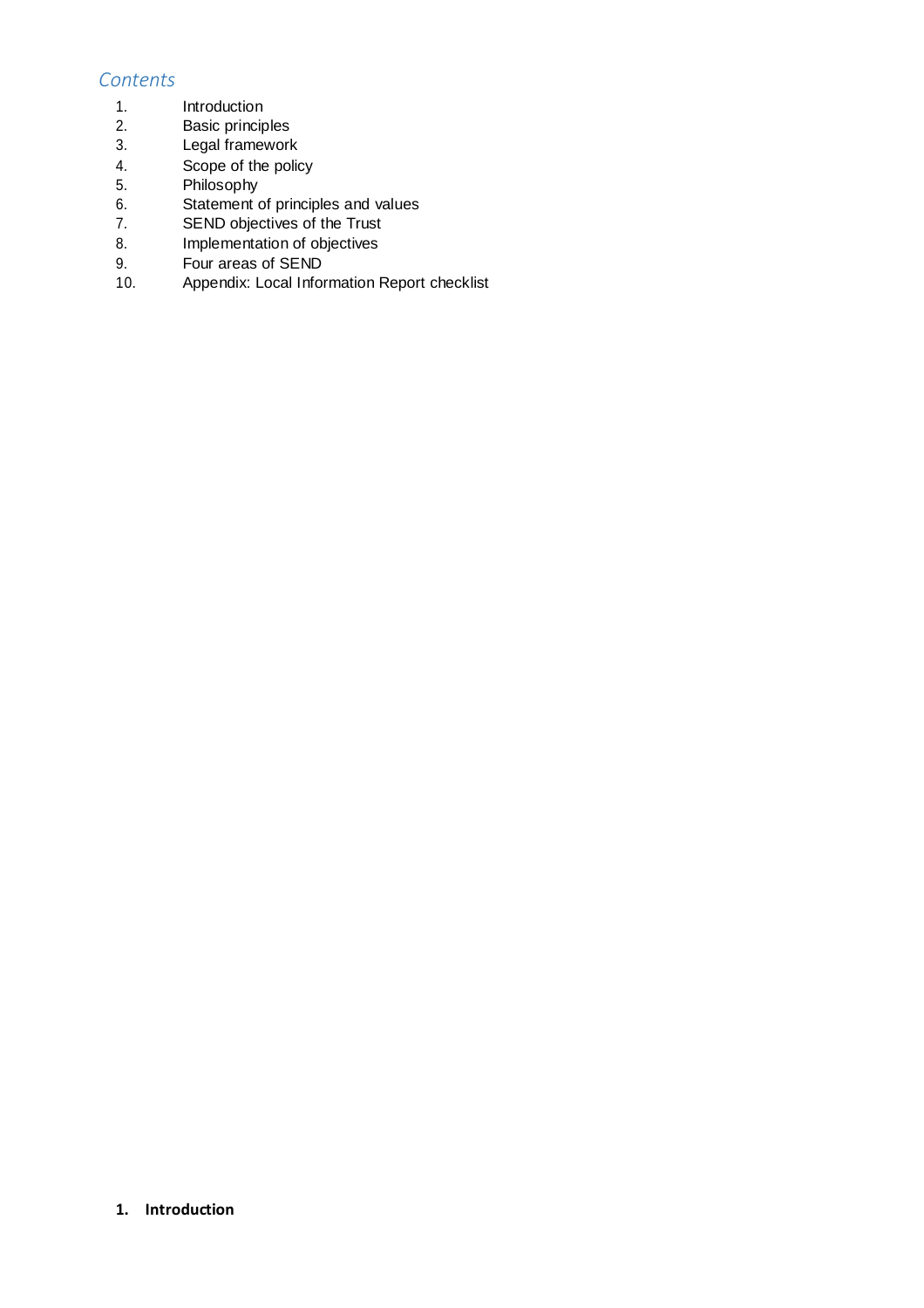1.1 Please note this policy should be read in conjunction with other polices and not as a standalone policy. Each Academy must produce its own local SEND Policy, Local Offer and Information Report. These are available on each academy's website (see at the end for the links).

# **2. Basic Principles**

- 2.1 At the Eastern Multi Academy Trust ("the Trust") these are the principles that underpin our SEND policy:
	- Equal value and respect for all
	- Equal opportunity for all
	- Recognition of individual differences
	- Development through the provision of appropriate learning opportunities
	- Constant striving for improvement in the quality of teaching and learning
	- Commitment to the spirit of statutory requirements in legislation for learners with identified SEND

2.2 The Trust recognises that all children have learning needs and that for some these become Special Educational Needs.

The Code of Practice 2014 defines SEN as "a young person having a significantly greater difficulty in learning that the majority of others of the same age or has a disability which prevents or hinders them from making use of educational facilities of a kind generally provided for children of the same age in schools/academies within the area."

2.3The Trust recognises that there is a continuum of special educational needs which should be reflected in a continuum of provision and that good practice in special needs is at the core of all excellent teaching and learning.

## **3. Legal framework**

- 3.1 The national framework within which LAs and schools are required to identify assess and provide for the needs of students with SEN has undergone considerable change.
- 3.2 The revised SEND Code of Practice 2014 (updated 2020 Covid update)
- 3.3 The Equality Act 2010

## **4. Scope of Policy**

- 4.1 This policy applies to all children at the Trust who have SEN and for whom the Trust has a statutory obligation as defined by the SEND Code of Practice 2014.
- 4.2 The Policy applies equally to all students and their families whatever their gender, ethnic origin, home language, religion, disability, sexuality or social circumstances.

## **5. Philosophy**

- 5.1 The key values and beliefs which underpin the Trust's SEND Policy are:
	- Equal value and respect for all.
	- Equal opportunity for all.
	- Recognition of individual differences with special regard for children with special educational needs.
	- Development through the provision of appropriate learning opportunities.
	- A constant search for improvement in the quality of teaching and learning.
	- Commitment to the spirit and statutory requirements of legislation, including partnership between students, parents/carers and other professionals.

## **6. Statement of principles and values**

6.1 The principles and values within the Trust's Policy are underpinned by the Government's four broad aims for Local Authority policy: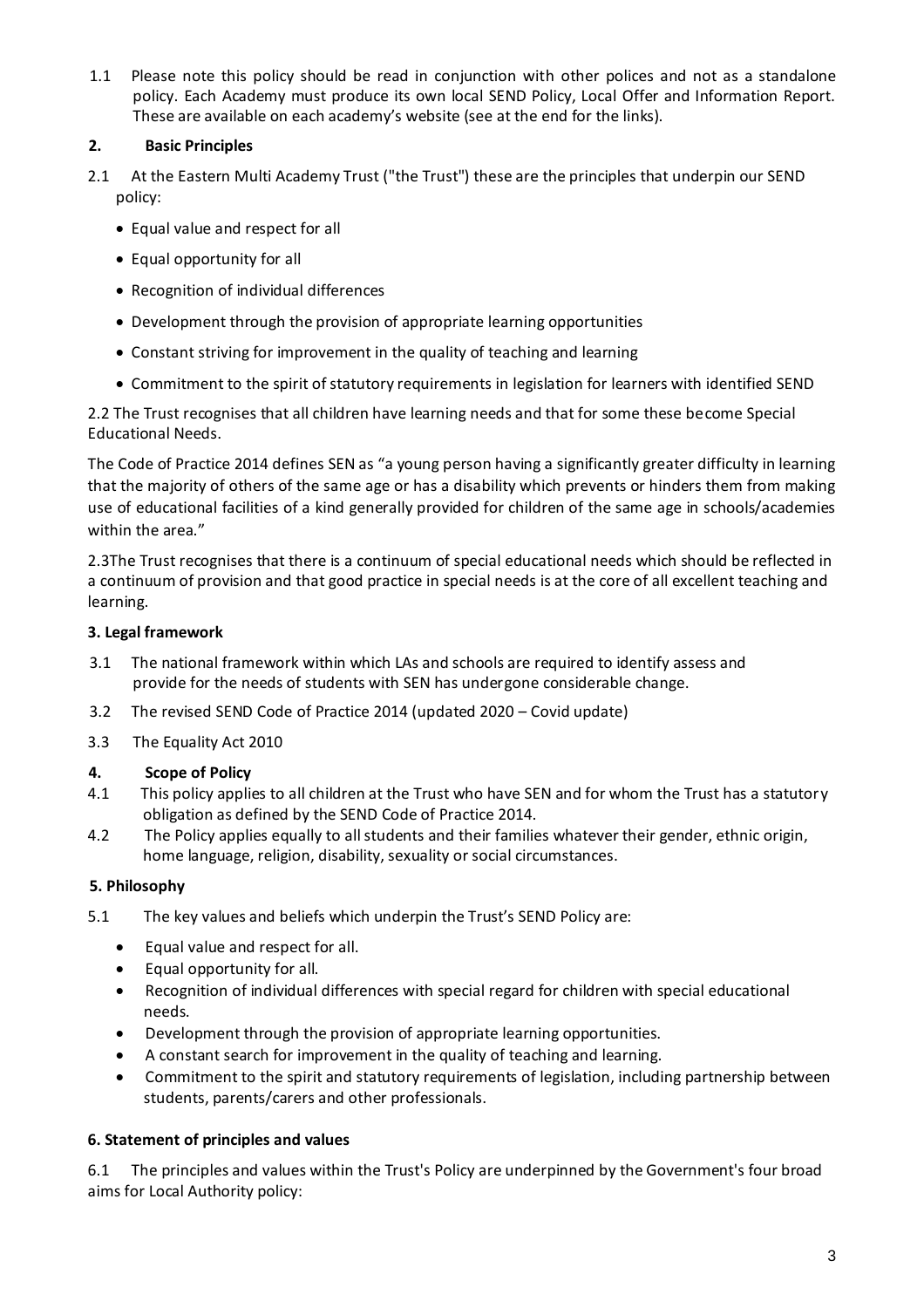- Promote high standards of education for young people with SEN.
- Encourage young people with SEN to participate fully in the Trust's community and take part in decisions about their education.
- Work with other statutory and voluntary bodies to provide support for young people with SEN.

For young people with special educational needs, the key principles underpinning this vision and through which the above aims are to be met are:

- ➢Early intervention
- ➢Promoting inclusive education
- ➢Partnership with parents/carers and carers
- ➢Promoting high expectations
- $\triangleright$  Equality of opportunity
- $\triangleright$  Sharing responsibility
- ➢Continuum of high quality provision
- $\triangleright$  High quality trained staff
- ➢Procedures, which are clear and effective o Monitoring, review and evaluation
- $\triangleright$  Partnership with young people

#### **7. The SEND Objectives of the Trust**

- 7.1 To provide students with SEN with a safe and secure environment.
- 7.2 To ensure students' SEN are identified at the earliest possible opportunity.
- 7.3 To implement a whole Trust policy on special educational needs which forms an integral part of the Trust's development plan.
- 7.4 To teach students and pupils with SEN together with their peers for as much of the time as possible.
- 7.5 To support staff in their work on curriculum development with particular reference to issues of differentiation, curricular access and entitlement, transition and work with employers in relation to supporting learners in the workplace.
- 7.6 To implement a coherent and comprehensive assessment procedure for identifying, meeting, recording and reviewing needs.
- 7.7 To adopt the partnership approach as outlined in the Code of Practice and to liaise and work closely in partnership with parents, carers and employers and involve them fully in all decisions regarding SEN provision.
- 7.8 To provide a variety of support to help all staff to take responsibility for meeting the needs of all students in their classes.
- 7.9 To promote staff development in relation to SEN by ensuring that SEN related issues permeate all aspects of staff development in the Trust.
- 7.10 To co-ordinate the involvement of outside agencies.
- 7.11 To implement the Trust's aims and objectives and the SEND Code of Practice making maximum use of available resources
- 7.12 To work within the Cluster approach to allocating SEND funding, taking a wide view of need across the locality and working in partnership to achieve the best outcomes for all young people in a climate of reduced funding.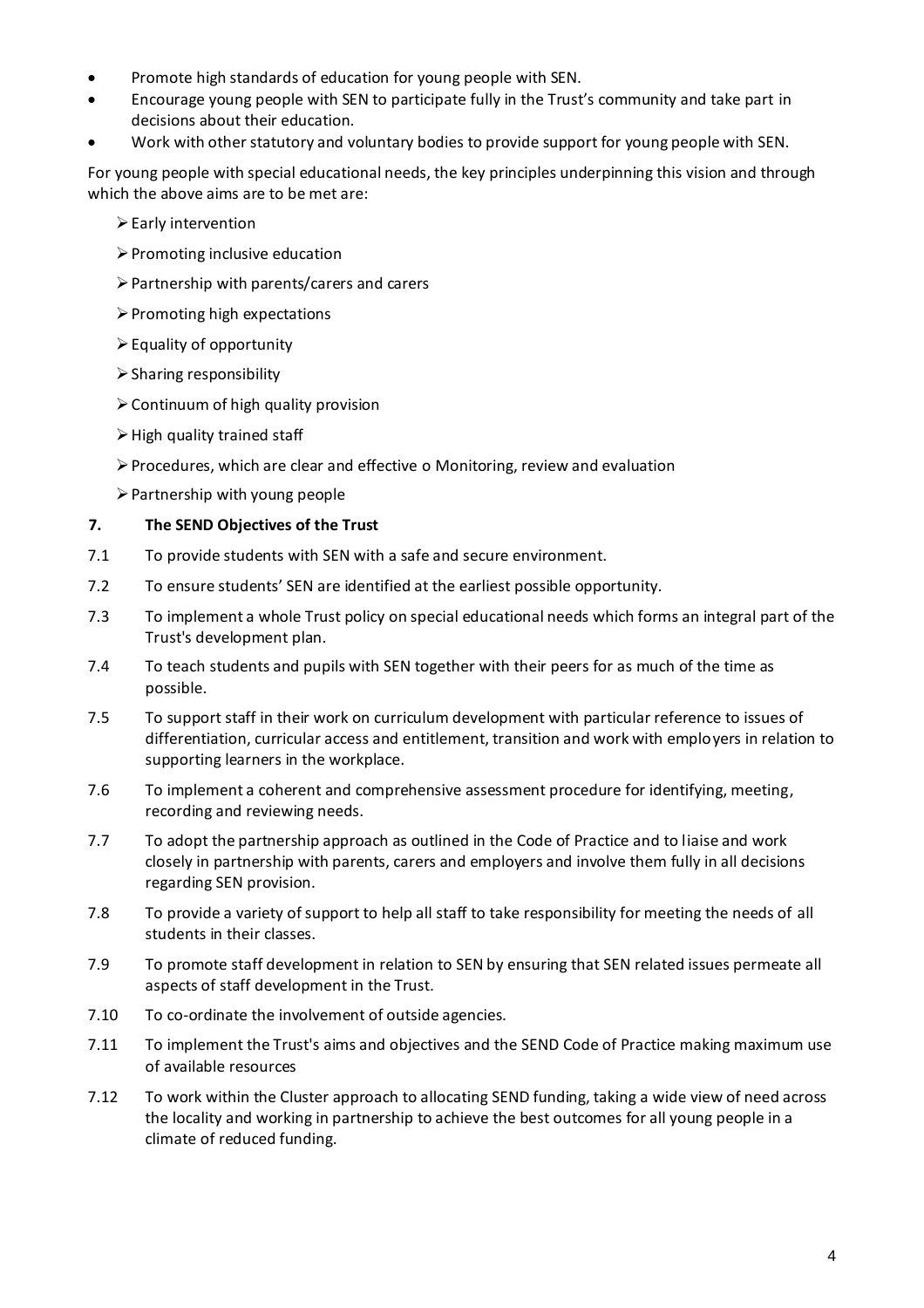## **8. Implementation of Objectives**

- 8.1.1 To provide students with SEN with a safe and secure environment. The design of the aims is to provide safe physical access to all parts of the site while supporting the Trust's inclusive approach in term of the academic, pastoral and social experiences of all students needs as well as mainstream students. Spaces are designed to be clear, calm and ordered with layouts that reduce confusion. Wherever possible, wheelchair access is provided to all parts of the building and site with disabled parking, adequate dropping off points, level entrances, step-free routes and lifts. Our buildings accommodate safe means of escape for all building users. Where not fully DDA compliant, the Trust seeks all opportunities to remedy this through funding applications for environmental improvements and makes any necessary adjustments to the timetable and rooming to allow students to take part in all activities.
- 8.1.2 To ensure that students' SEN are identified at the earliest possible opportunity in all Primary and Secondary academies. Students, in secondary academies who have been deemed as having or identified as having additional needs and who choose the Trust as their preferred educational route are all identified in the Spring and Summer Terms and some SEN related information is collected at this point. In the Summer Term all these students are visited at their secondary schools by staff from the Trust.
- 8.1.3 Each student with identified SEN is invited to take part in transition planning, as is the SENCo in the current provision and a range of information is collected. Identifying students' special educational needs and becoming familiar with successful strategies already developed by the secondary school is an important part of this procedure. The information gathered is shared with permission and helps to inform the support strategies that can be put in place. Students with SEN are identified and support is established for the start of term in September.
- 8.1.4 Significant information on students is circulated to relevant staff. All students coming to the Trust in September are invited for induction. Included this are various assessments which are used to help us create personalised learning plans

The policy for SEND is reviewed and evaluated annually. The responsibility for ensuring this review takes place rests with the Board of Trustees. The academy specific Information Report for SEND is uploaded onto individual academy websites.

This includes evaluation of:

- systems for identifying and assessing students with special educational needs
- The provision made to meet students' special educational needs
- The record keeping for special educational needs
- The allocation of resources to and amongst students with special educational needs
- To teach students with SEN together with their peers for as much of the time as possible.

At the Trust it is the policy and practice to educate students with SEN in whole groups. There are times, however, when some students with SEN will be withdrawn for teaching. Students may be withdrawn for additional literacy, mentoring, counselling, intensive behaviour programmes provided by the Inclusion Team, either alone or as part of a small group.

It is the policy of the Trust to enable students with SEN to have access to a broadly based and balanced curriculum.

- 8.1.5. To support staff in their work on curriculum development with particular reference to issues of differentiation, curricular access and entitlement and vocational and work based learning. SENCo will give input into staff training days, deliver CPD and contribute to leadership meetings.
- 8.5. To implement a coherent and comprehensive assessment procedure for identifying, meeting, recording and reviewing needs.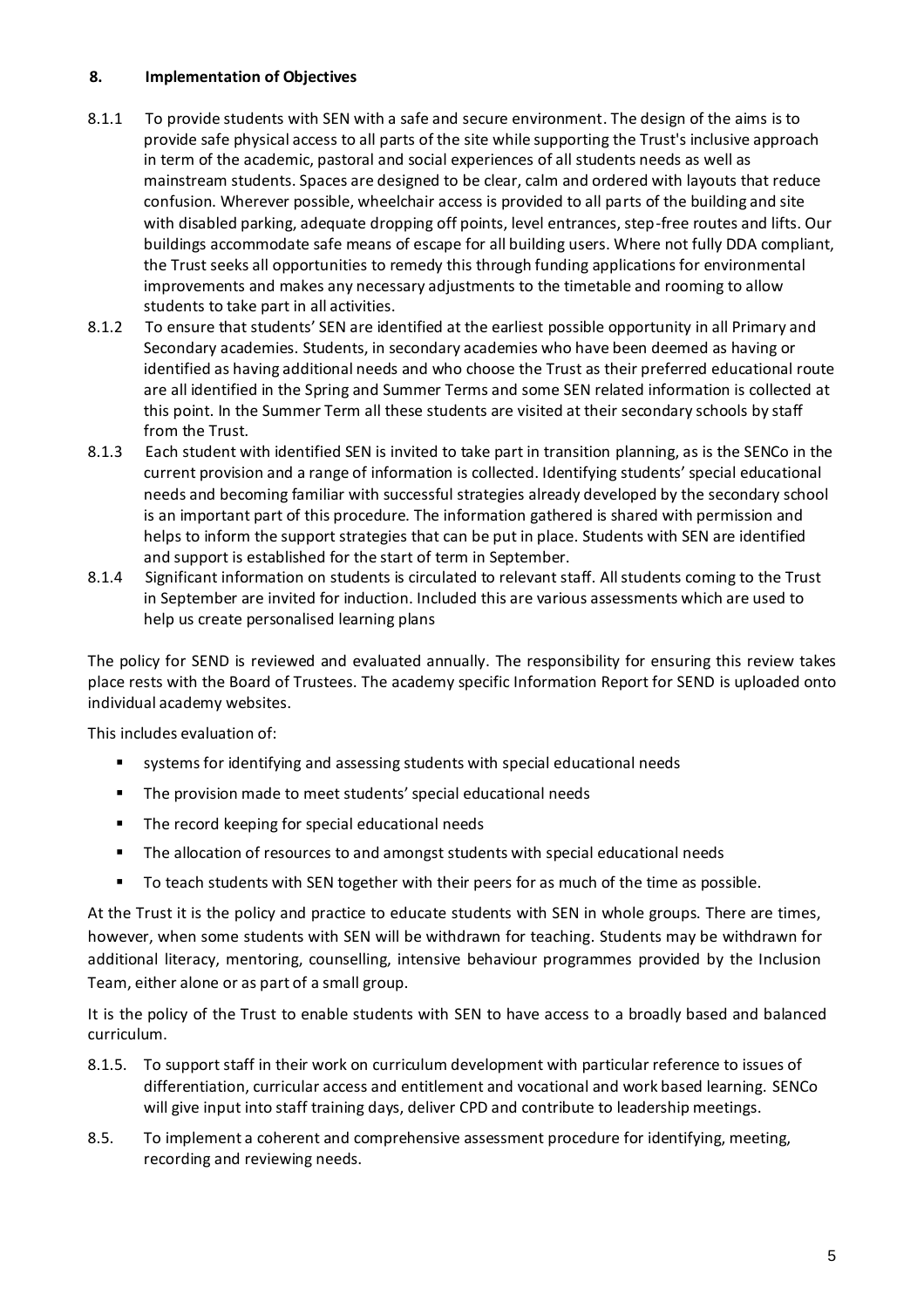#### **9. Four areas of SEND**

The four areas of SEND as reflected in the Code of Practice are:

- Communication and Interaction
- Cognition and Learning
- Social, Emotional and Mental Health
- Sensory and Physical

For individual SEN Information Reports detailing what each academy within the trust does for SEND students, see individual academy websites:

[www.kingslynnacademy.co.uk](http://www.kingslynnacademy.co.uk/)

www.kesacademy.co.uk

[www.nelsonacademy.co.uk](http://www.nelsonacademy.co.uk/)

[www.eastgateacademy.co.uk](http://www.eastgateacademy.co.uk/)

[www.southeryacademy.co.uk](http://www.southeryacademy.co.uk/)

[www.emnethacademy.co.uk](http://www.emnethacademy.co.uk/)

[www.upwellacademy.co.uk](http://www.upwellacademy.co.uk/)

[www.northwoottonacademy.co.uk](http://www.northwoottonacademy.co.uk/)

[www.diamond-academy.co.uk](http://www.diamond-academy.co.uk/)

[www.queensway-inf.norfolk.sch.uk](http://www.queensway-inf.norfolk.sch.uk/)

[www.admiralsacademy.co.uk](http://www.admiralsacademy.co.uk/)

[www.norwichroadacademy.co.uk](http://www.norwichroadacademy.co.uk/)

[www.westrow.suffolk.sch.uk](http://www.westrow.suffolk.sch.uk/)

[www.gladeacademy.co.uk](http://www.gladeacademy.co.uk/)

www.raleighacademy.co.uk

#### **Who is responsible for compliance?**

The Local Governing Body academy Principal is responsible for compliance with this policy.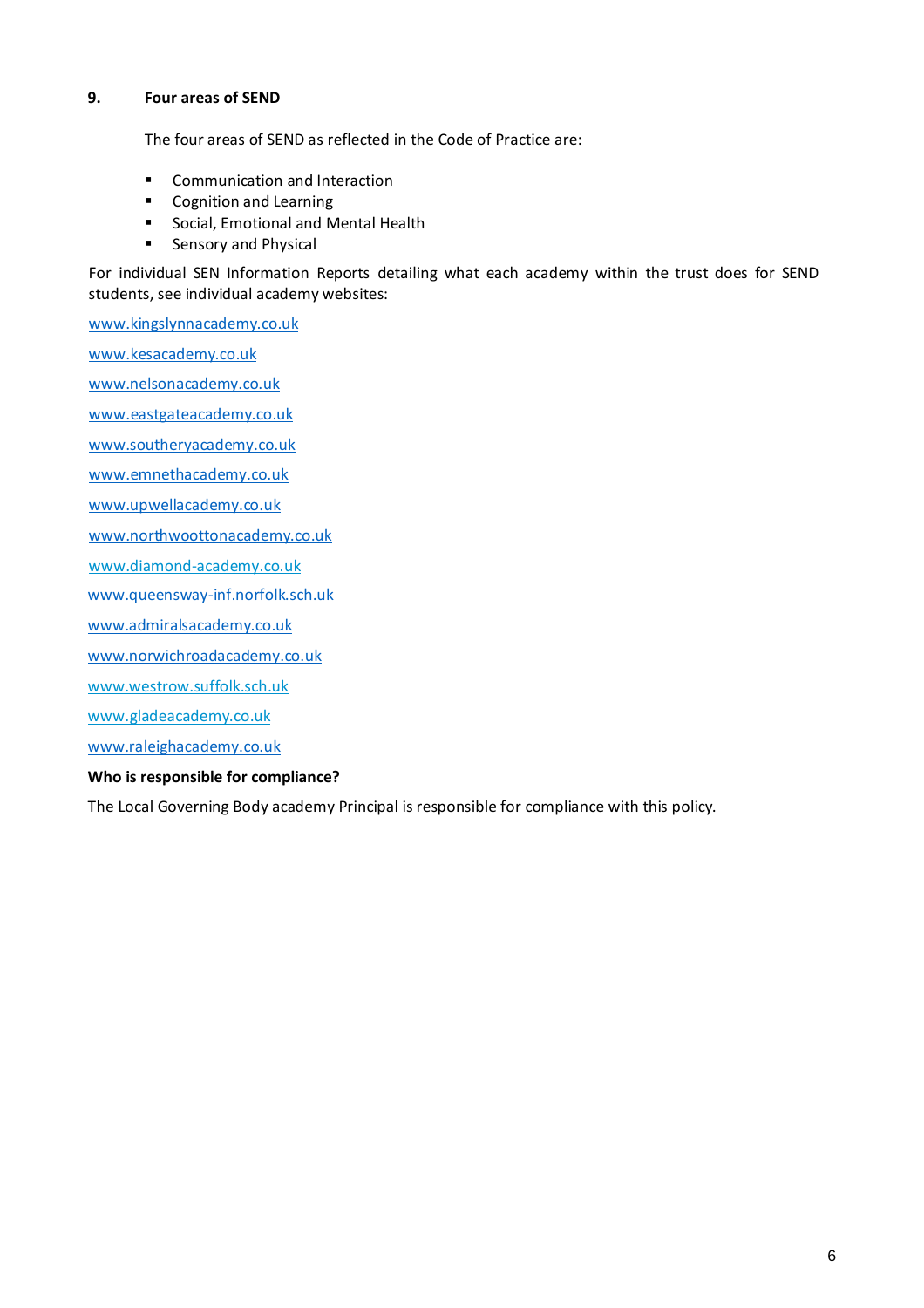#### APPENDIX 1 - SEND Report Checklist

This checklist specifies the information that must be included in a school's special educational needs (SEN) information report.

All state-funded schools, except special schools established in hospitals, must publish an SEN information report on their website.

The checklist is based on the requirements set out in [schedule 1 of the Special Educational Needs](http://www.legislation.gov.uk/uksi/2014/1530/schedule/1/made) and [Disabilities \(SEND\) Regulations 2014](http://www.legislation.gov.uk/uksi/2014/1530/schedule/1/made) and [paragraphs 6.79-6.81 of the SEND Code of Practice.](https://www.gov.uk/government/uploads/system/uploads/attachment_data/file/398815/SEND_Code_of_Practice_January_2015.pdf)

| <b>Required information</b>                                                                                                                                                                                  |  |
|--------------------------------------------------------------------------------------------------------------------------------------------------------------------------------------------------------------|--|
| The kinds of SEN that are provided for                                                                                                                                                                       |  |
| Policies for identifying pupils with SEN and assessing their needs, including the<br>name and contact details of the special educational needs co-ordinator<br>(SENCO) (mainstream schools only)             |  |
| Arrangements for consulting parents of children with SEN and involving them in<br>their child's education                                                                                                    |  |
| Arrangements for consulting young people with SEN and involving them in their<br>education                                                                                                                   |  |
| Arrangements for assessing and reviewing pupils' progress towards outcomes<br>This should include the opportunities available to work with parents and young<br>people as part of this assessment and review |  |
| Arrangements for supporting pupils moving between phases of education and<br>preparing for adulthood                                                                                                         |  |
| The approach to teaching pupils with SEN                                                                                                                                                                     |  |
| How adaptations are made to the curriculum and the learning environment of<br>pupils with SEN                                                                                                                |  |
| Additional support for learning that is available for pupils with SEN                                                                                                                                        |  |
| The expertise and training of staff to support pupils with SEN, including how<br>specialist expertise will be secured                                                                                        |  |
| How equipment and facilities to support children and young people with SEN<br>will be secured                                                                                                                |  |
| How the effectiveness of the provision made for pupils with SEN is evaluated                                                                                                                                 |  |